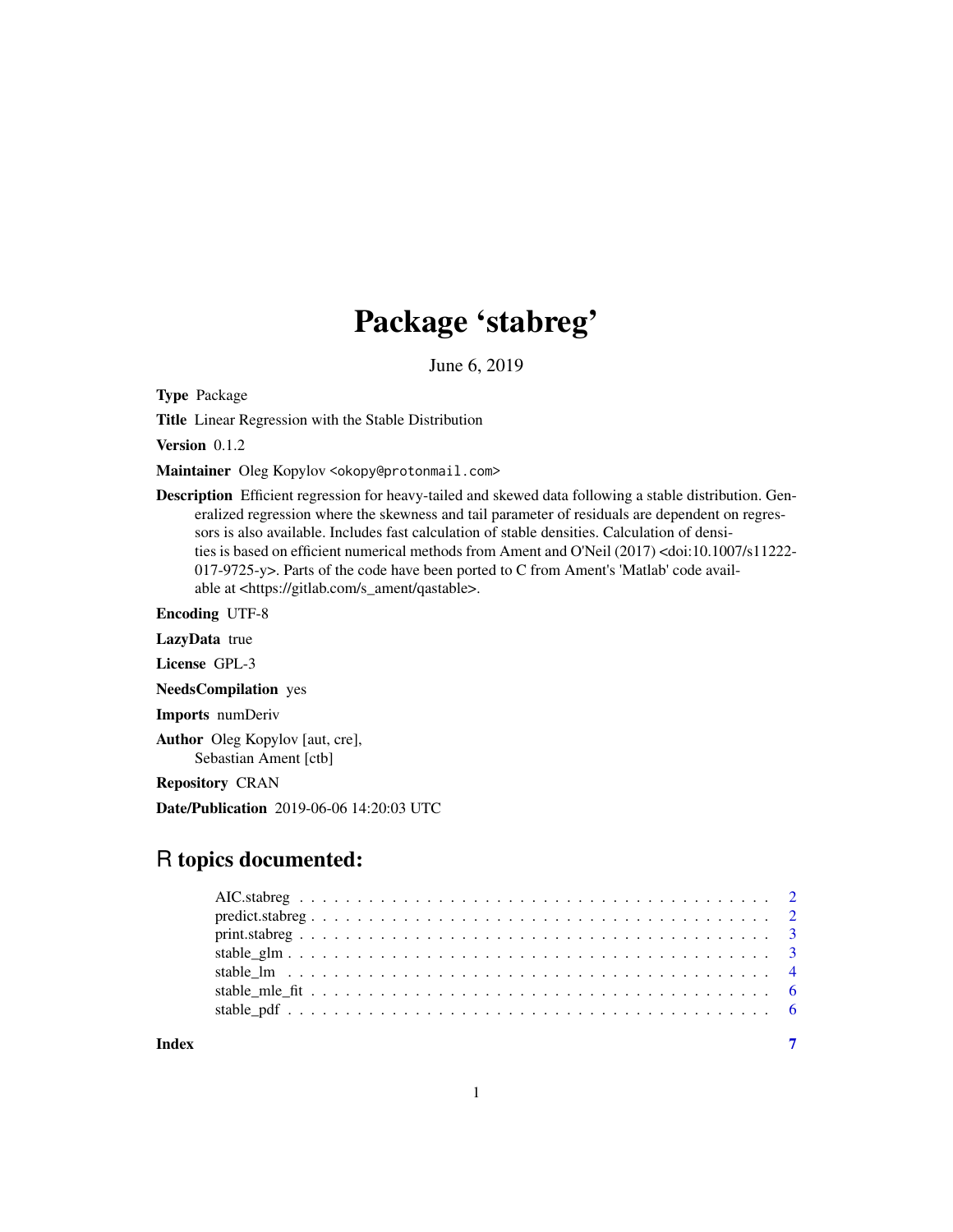<span id="page-1-0"></span>AIC.stabreg *AIC.stabreg*

#### Description

Akaike's Information Criterion

#### Usage

## S3 method for class 'stabreg' AIC(object,  $\dots$ ,  $k = 2$ )

#### Arguments

| object | a stabreg object |
|--------|------------------|
| .      | not used         |
| k      | AIC penalty      |

predict.stabreg *predict.stabreg*

#### Description

Calculate predictions

#### Usage

## S3 method for class 'stabreg' predict(object, ...)

#### Arguments

| object   | a stabreg object       |
|----------|------------------------|
| $\cdots$ | passed to model.matrix |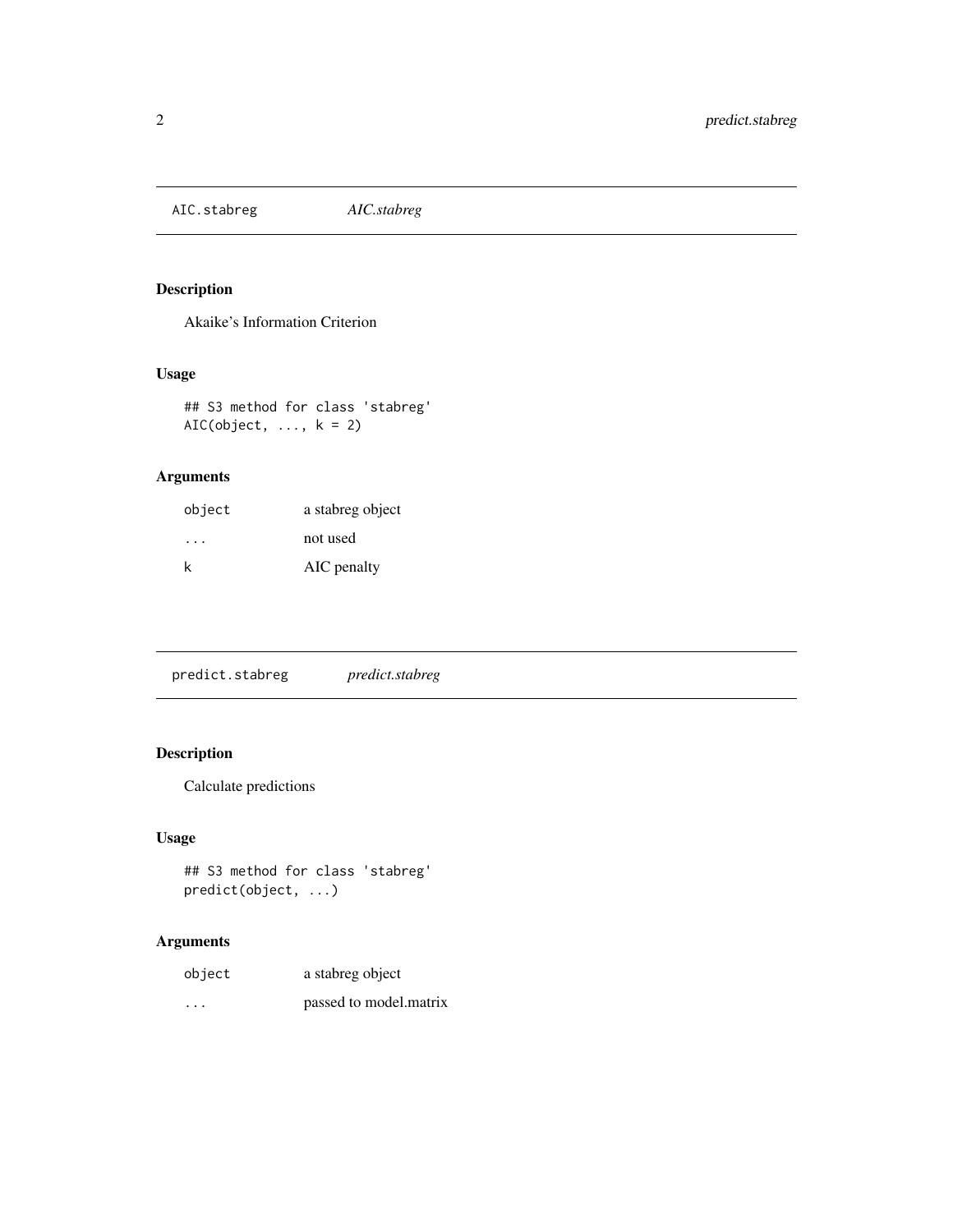<span id="page-2-0"></span>print.stabreg *print.stabreg*

#### Description

print method

#### Usage

## S3 method for class 'stabreg'  $print(x, \ldots)$ 

#### Arguments

| X        | a stabreg object |
|----------|------------------|
| $\cdots$ | not used         |

stable\_glm *Generalized linear-model fitting with Stable residuals*

#### Description

Fitting of a generalized linear model with stable residuals. Allows for regression formulas for all 4 parameters of the stable distribution. NAs not allowed.

#### Usage

stable\_glm(y\_name, formulas, data, output\_se, calc\_confbounds, conf, trace, optim\_control)

#### Arguments

| y_name          | character string denoting column name in input data, containing dependent vari-<br>able                      |  |
|-----------------|--------------------------------------------------------------------------------------------------------------|--|
| formulas        | list for formulas for the regression. See Details                                                            |  |
| data            | data.frame                                                                                                   |  |
| output_se       | logical - whether to calculate standard errors (will entail calculation and inver-<br>sion of final Hessian) |  |
| calc_confbounds |                                                                                                              |  |
|                 | logical - whether to calculate exact confidence bounds. See Details                                          |  |
| conf            | confidence level for confidence bounds. Default 0.95                                                         |  |
| trace           | trace level                                                                                                  |  |
| optim_control   | list passed to nlminb's control argument                                                                     |  |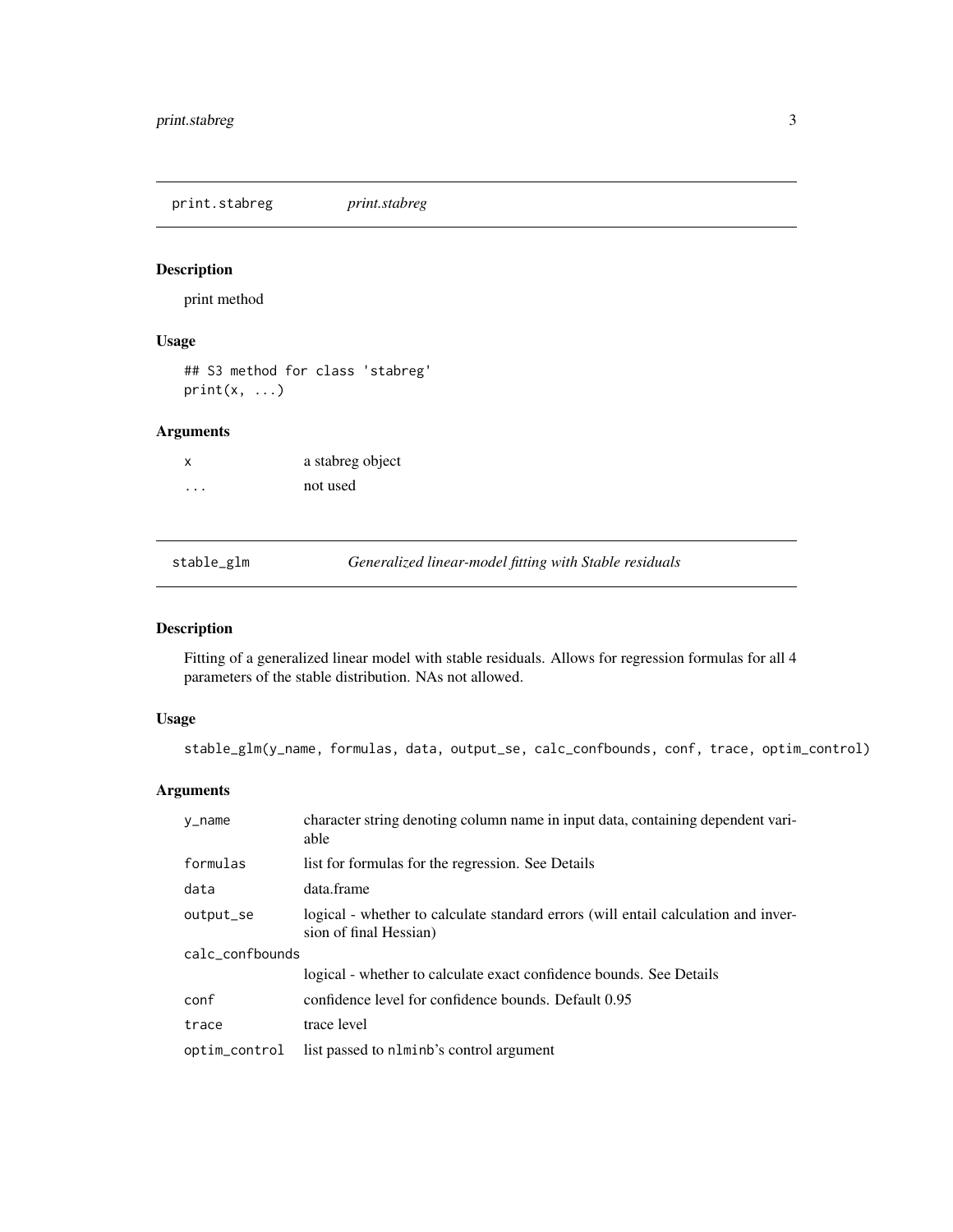#### <span id="page-3-0"></span>Details

Lowest possible estimate for alpha is 1.1.

The formulas argument is a list of formulas, where each name in the list is either "loc", "scale", "beta", or "alpha". For each of these, a formula is supplied without any dependent variable. E.g. in a regression for the alpha parameter the formulas list will look like formulas = list(alpha = formula( $\sim x1 + x2$ ))

By default, output\_se = TRUE, which will calculate standard errors and approximate confidence bounds. These will be approximate in the sense that the likelihood will typically not be symmetric, and thus these confidence bounds will only provide an indicative measure of confidence. To calculate exact confidence bounds use calc\_confbounds = TRUE. However, exact confidence bounds calculation is very time consuming as this requires repeated computation of profile likelihoods for each regression variable. If N is the number of regressors in the model, then the expected time to compute all confidence bounds is about 200N times the time it takes to just fit the model. Currently, confidence bounds are calculated only for the regressors and not the parameters of the distribution of the residuals (i.e. alpha, beta, and scale).

Note that standard errors and t-scores for alpha, beta, and scale parameters are calculated in transformed space and cannot be interpreted as-is. All confidence bounds (both approximate and exact), however, are transformed back to the original space and can be interpreted as-is.

In the case that alpha is estimated to be numerically equal to 2, beta is automatically set to 0. In this boundary case calculation of standard errors will fail and return the default maximum range for alpha, i.e. 1.1 to 2. This should be interpreted as the residuals having a Normal distribution, in which case OLS regression would be preferable.

#### Examples

```
# generate some data: y = 4x - 1 + epsilon# where epsilon is heavy-tailed student-t with 5 df
set.seed(123)
df \leftarrow data . frame(x = rnorm(500))df$y <- 4 * df$x - 1 + rt(500, df = 5)# regress both location and skew:
formulas <- list(
    "loc" = formula( \sim x),
    "beta" = formula(\sim x))
sfit <- stable_glm("y", formulas, data = df)
print(sfit)
```
stable\_lm *Linear-model fitting with Stable residuals*

#### **Description**

Fitting of a linear model with stable residuals. Regresses only location of the distribution. NAs not allowed.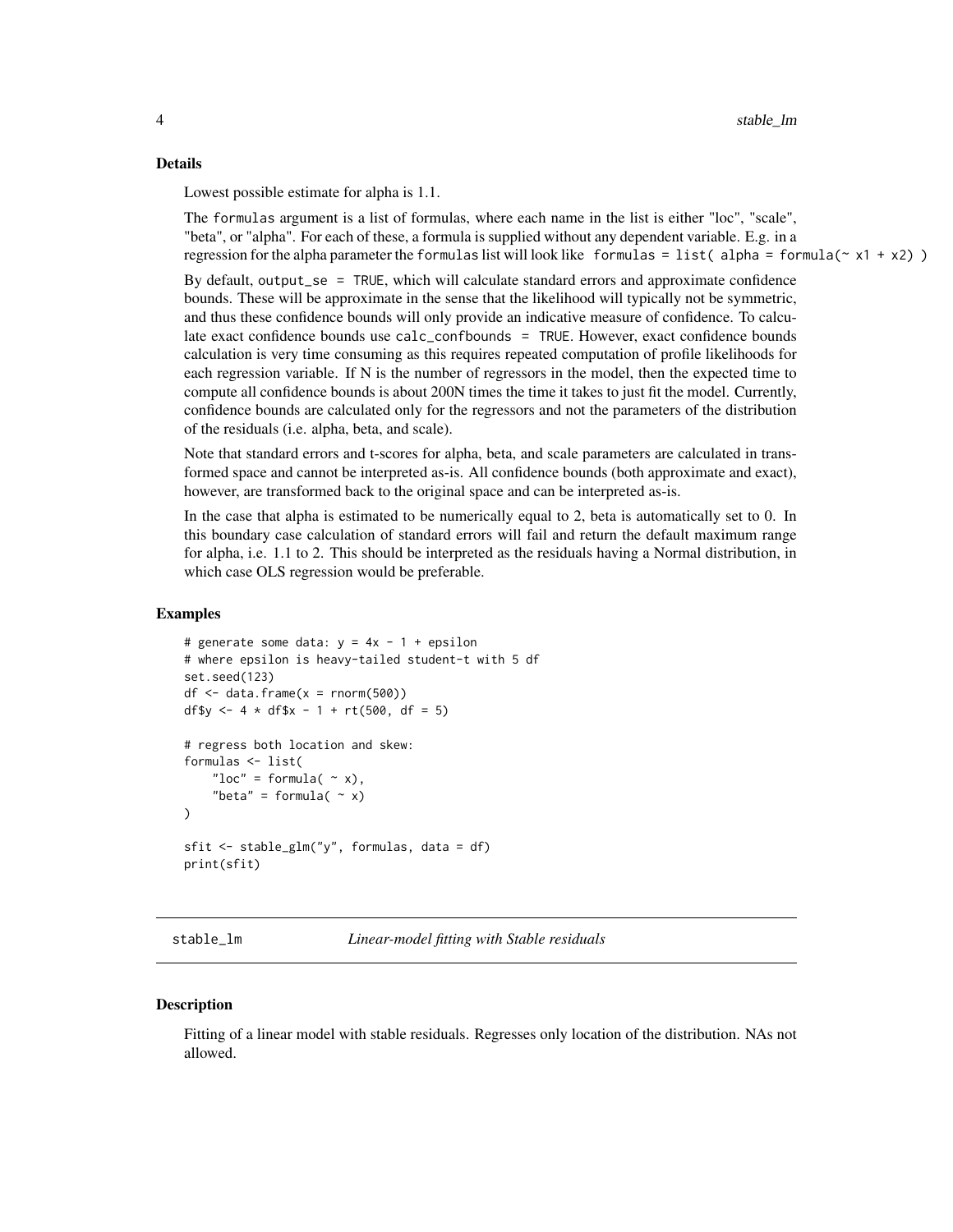#### stable\_Im 5

#### Usage

stable\_lm(formula, data, trace, output\_se, calc\_confbounds, conf, optim\_control)

#### Arguments

| formula         | regression formula for location                                                                              |
|-----------------|--------------------------------------------------------------------------------------------------------------|
| data            | data.frame                                                                                                   |
| trace           | trace level                                                                                                  |
| output_se       | logical - whether to calculate standard errors (will entail calculation and inver-<br>sion of final Hessian) |
| calc_confbounds |                                                                                                              |
|                 | logical - whether to calculate exact confidence bounds. See Details                                          |
| conf            | confidence level for confidence bounds. Default 0.95                                                         |
| optim_control   | list passed to n1minb's control argument                                                                     |

#### Details

Lowest possible estimate for alpha is 1.1.

By default, output\_se = TRUE, which will calculate standard errors and approximate confidence bounds. These will be approximate in the sense that the likelihood will typically not be symmetric, and thus these confidence bounds will only provide an indicative measure of confidence. To calculate exact confidence bounds use calc\_confbounds = TRUE. However, exact confidence bounds calculation is very time consuming as this requires repeated computation of profile likelihoods for each regression variable. If N is the number of regressors in the model, then the expected time to compute all confidence bounds is about 200N times the time it takes to just fit the model. Currently, confidence bounds are calculated only for the regressors and not the parameters of the distribution of the residuals (i.e. alpha, beta, and scale).

Note that standard errors and t-scores for alpha, beta, and scale parameters are calculated in transformed space and cannot be interpreted as-is. All confidence bounds (both approximate and exact), however, are transformed back to the original space and can be interpreted as-is.

In the case that alpha is estimated to be numerically equal to 2, beta is automatically set to 0. In this boundary case calculation of standard errors will fail and return the default maximum range for alpha, i.e. 1.1 to 2. This should be interpreted as the residuals having a Normal distribution, in which case OLS regression would be preferable.

#### Examples

```
# generate some data: y = 4x - 1 + epsilon# where epsilon is heavy-tailed student-t with 5 df
set.seed(123)
df \leq -\text{data}.frame(x = rnorm(1000))df$y <- 4 \times df$x - 1 + rt(1000, df = 5)sfit \le stable_lm(y \sim x, data = df)
print(sfit)
```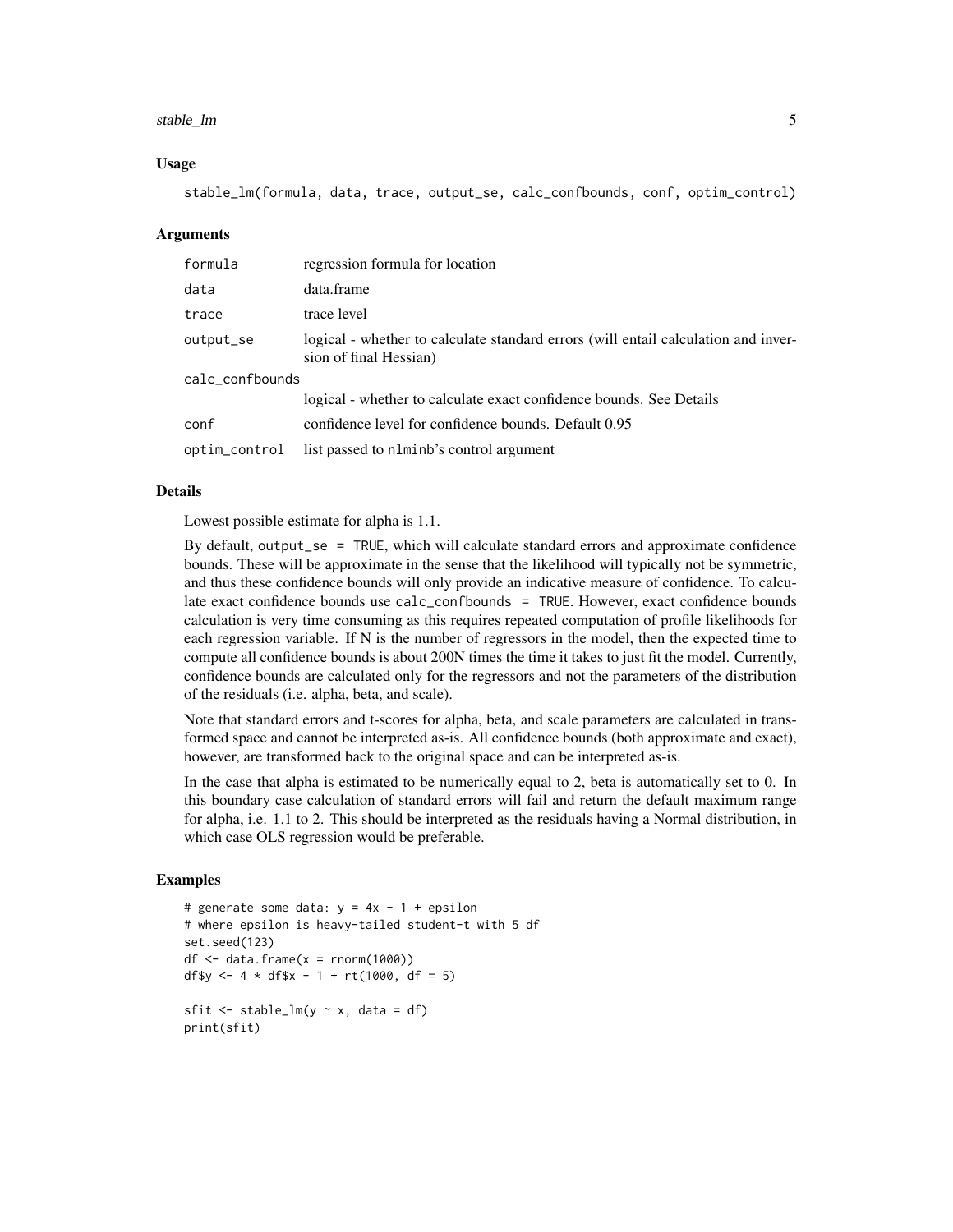<span id="page-5-0"></span>

#### Description

Fit a stable distribution to a sample using maximum likelihood

#### Usage

```
stable_mle_fit(x, init_vals, trace)
```
#### Arguments

| $\mathsf{x}$ | sample vector                                                                             |
|--------------|-------------------------------------------------------------------------------------------|
| init_vals    | initial guess for parameters. Defaults to NULL in which case these are set to<br>defaults |
| trace        | trace level                                                                               |

| stable_pdf |  |  |
|------------|--|--|
|            |  |  |

Compute values of a (normalized) stable density

#### Description

Compute stable pdf values. Admissible range for beta is -1 to 1. If b is not 0, admissible values of alpha are  $0.5 < a < 0.9$  and  $1.1 < a < 2$ .

#### Usage

stable\_pdf(x, a, b)

#### Arguments

| $\mathsf{x}$ | values at which to evaluate the density                                                                              |
|--------------|----------------------------------------------------------------------------------------------------------------------|
| a            | alpha value. Either a scalar or vector of length equal to x if different values for<br>each observations are assumed |
| b            | beta value. Either a scalar or vector of length equal to x if different values for<br>each observations are assumed  |